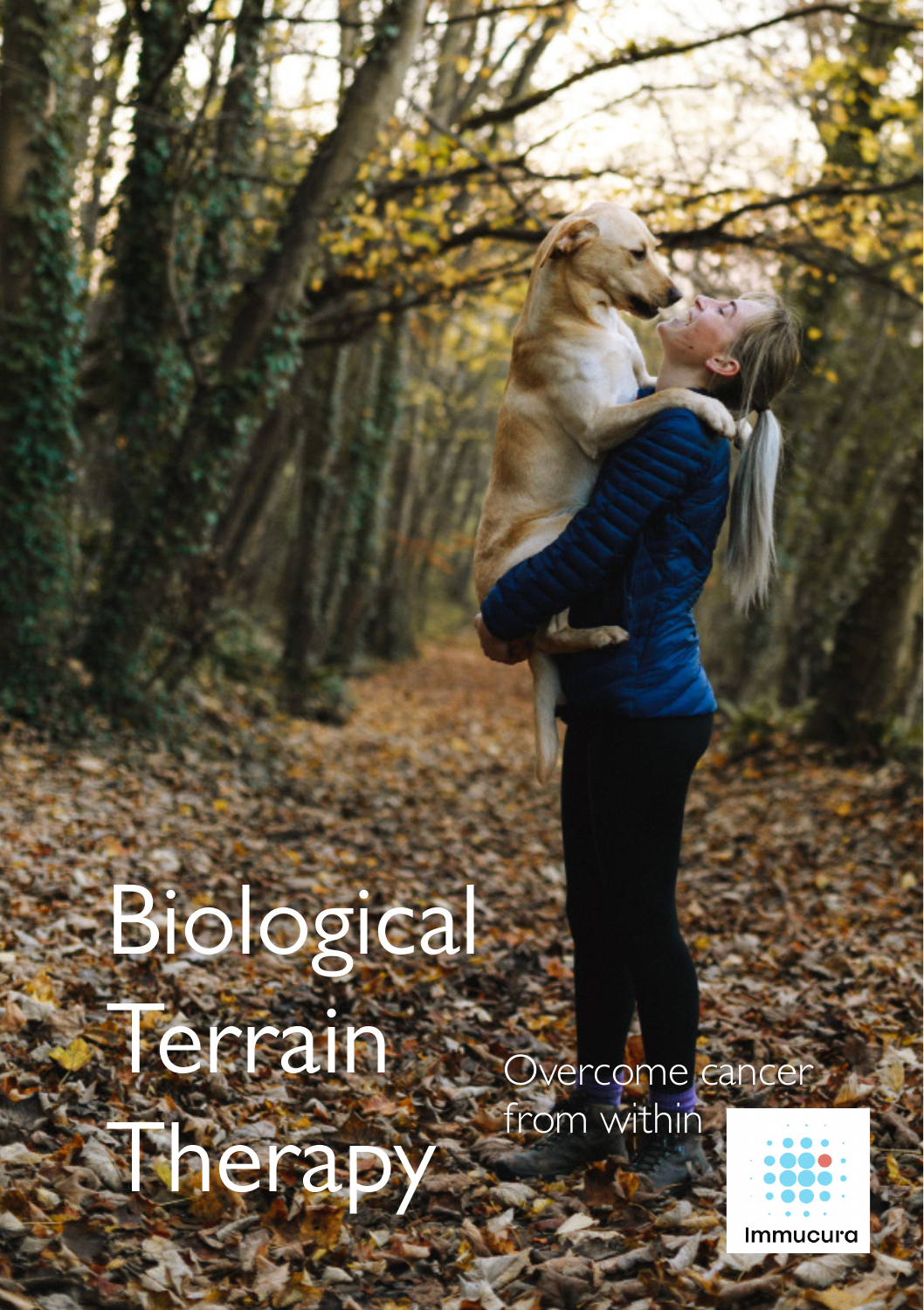### **Contents**

| Welcome to Immucura-                         |  |
|----------------------------------------------|--|
| The Immucura concept of cancer treatment $-$ |  |
| The Biological Terrain approach              |  |
| An advanced view on cancer cells             |  |
| The Immucura Biological Terrain Therapy      |  |
| Contact                                      |  |



### **Welcome to Immucura**

Immucura was created in 2014 to find the best possible cancer treatments. Today we are proud to offer cancer sufferers, just like you, access to the most effective integrative cancer treatments, developed and administered by highly respected medical experts who are leaders within their field.



Johannes Schumacher CEO, Immucura Limited

Building upon Nobel Prize winning Dendritic Cell Therapy (DCT) discovery and cancer health, Immucura also focuses on the biological terrain of cells to ensure that they are able to function at optimal health.

Rather than blind you with science, this booklet outlines the Biological Terrain approach and why we, and a growing number of medical professionals, feel that immunotherapy is the future of cancer treatment.

#### Best wishes

Johannes Schumacher CEO, Immucura Limited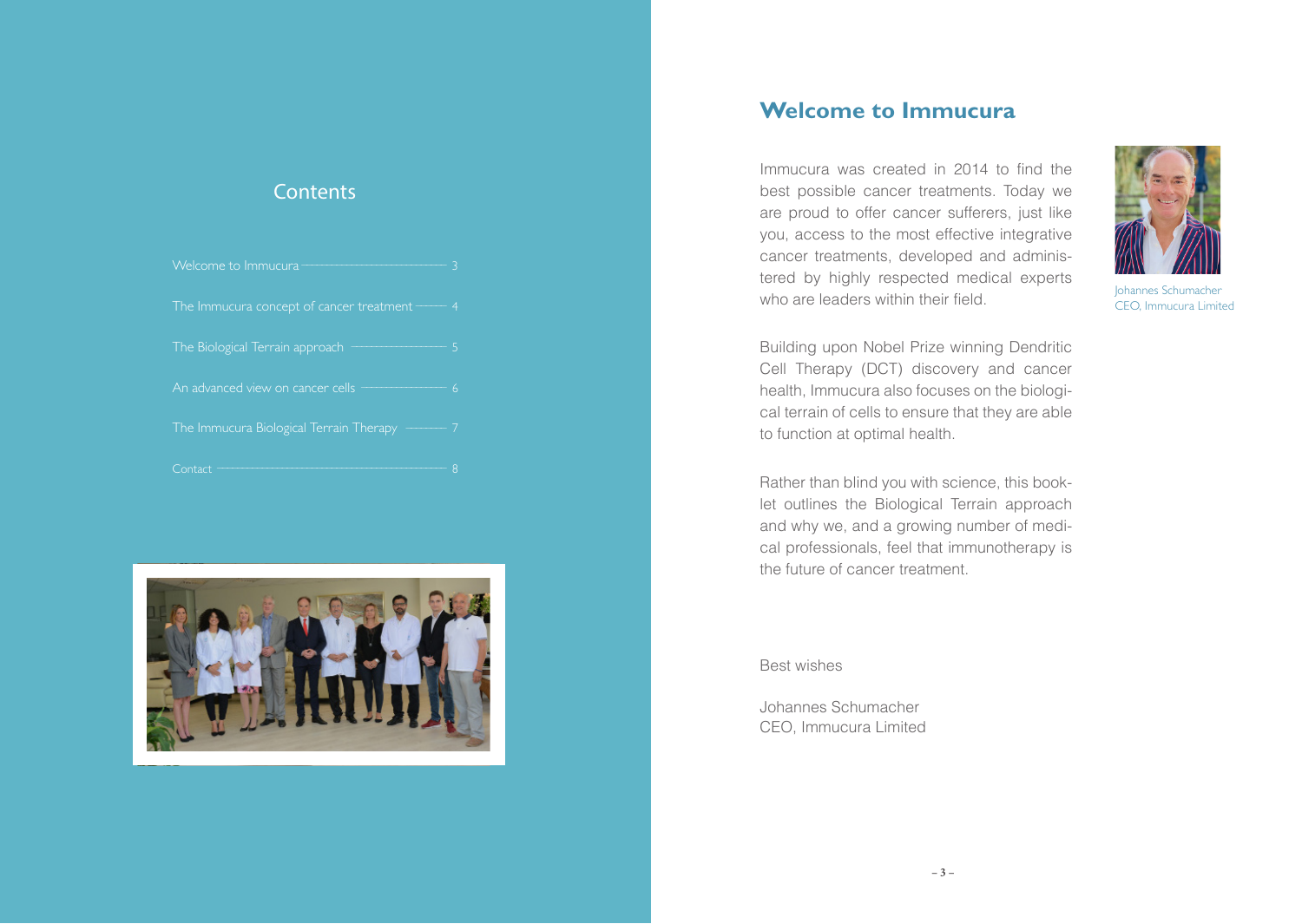### **The Immucura concept of cancer treatment**

Over the centuries, cancer treatment focuses on the removal of cancerous tissue. Surgery, chemotherapy, and radiation follow this principle.

Immucura understands cancerous tissue as a symptom of cancer disease. Cancer cells, in a healthy body, are wiped out by the immune system on a daily basis. If the immune system is weakenend or switched off, and hence left unable to perform its function, cancer cells can create clusters that materialize into tumours.

Dendritic cell immunotherapy (DCT) is designed to restore the immune system's ability to fight tumours. For an inclusive perspective of cure and the return to health, Immucura looks at the root cause of cancer from a cell's viewpoint.





## **The Biological Terrain Approach**

#### How does Cancer develop?

A tumour is a proliferation of cells. Cancer is seen as a malignant tumour and its causes are more metabolic than genetic. That means that the deficiency of nutrients, lack of exercise (oxygen), an abundance of mental stress, and toxic overload creates oxidative stress in the cells of our body.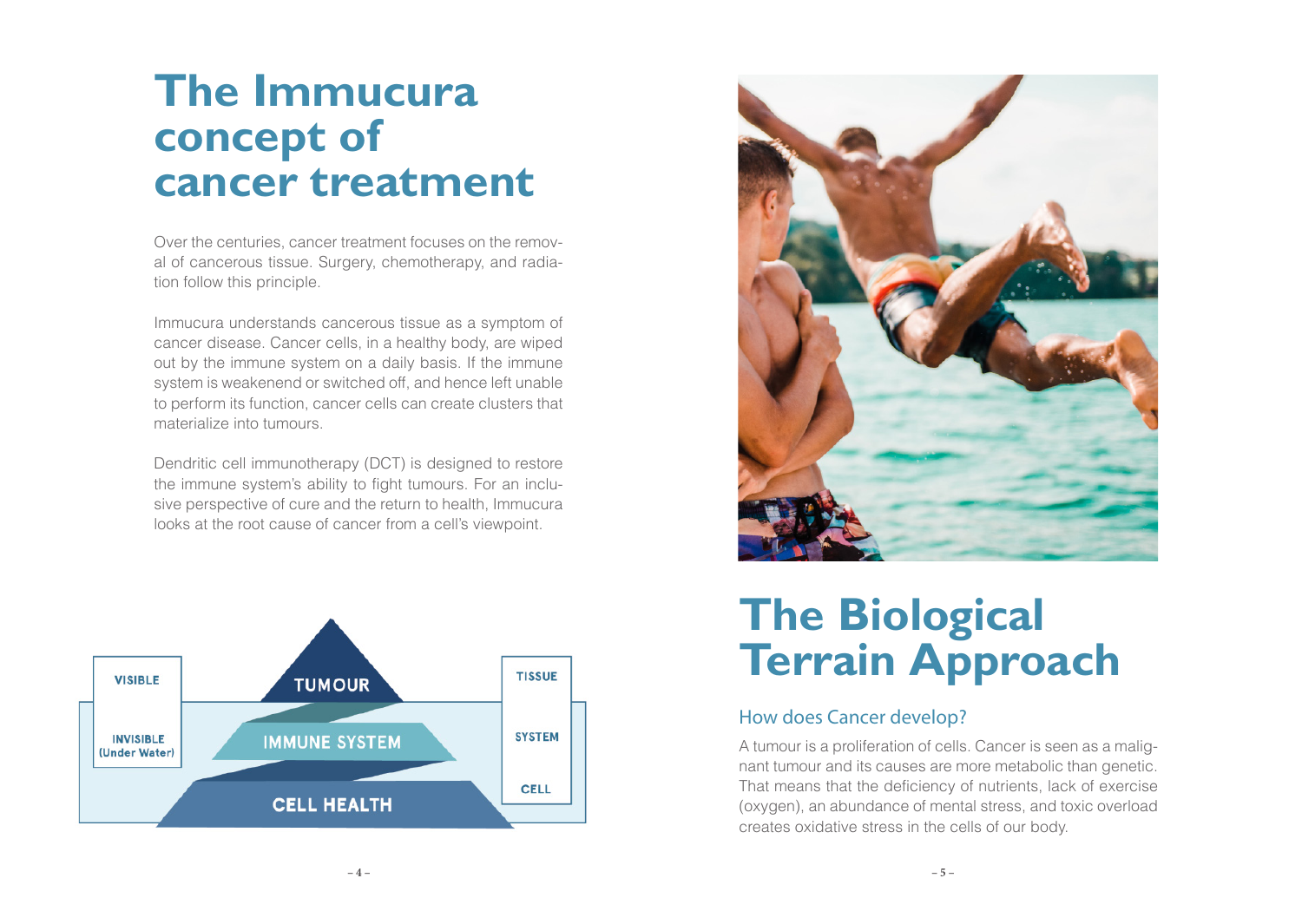# **An advanced view**



## **on cancer cells**

### The Epigenetics

The biological terrain of the cell and its fluid is called the "epigenetics". Epigenetic changes are reversible and do not imply alterations in the DNA sequence, they are produced by environmental factors such as chemicals, stress, etc. and they can change how the body reads a DNA sequence.1

Hence, the healthy genetic material gets false signals from the damaged biological terrain and express epigenetically disturbed proteins that sicken the body and change the normal function of the cells.

### Cancer growth's vicious cycle from a cell perspective

- Cancerous cells can combine and create a tumour, which can then grow quicker and destroy the cohesion between the normal cell tissue.
- The cancer cell gives fake signals to evade the immune system cells, especially the T and NK cells, and our eater cells, the macrophages. Furthermore, the macrophage activity is blocked by the cancer enzyme nagalase. Nagalase is an extracellular matrix-degrading enzyme that is secreted by cancerous cells in the process of tumor invasion.2
- The toxic masses develop best in low oxygen environments, and in turn require a lot of extra energy, which they have to acquire from other parts of the body. In fact, it con-

sumes 25% of direct energy after shutting down the immune system. Sometimes chemotherapy or radiation can reduce the number of immune cells even more, favouring toxicity in the body.

• The body in a toxic state has difficulty in fighting against the most opportunistic germs and parasites. The hormonal system gets disordered and normal growth and repair is diminished because of organ damage on a progressive toxic biological terrain that gets exhausted and becomes sick.

## **The Immucura Biological Terrain Therapy**

### Components include:

- Integrative anamnesis of the individual history and health condition
- Execution of various blood, saliva and urine tests, e.g.
	- Immune specific blood test
	- Nagalase test
	- Dark field
	- Fast contrast
- Live blood analysis
- Bright field – Coagulated blood
- Analysis of the results, consultation and prescription of integrative therapy plan
- Detox
	- Immune Memory Transmitter (IMT)
		- Individually prescribed supplements and nutrients
		- Oral, intravenous or subcutaneous (MAT or Macrophage Activation Therapy optional)
	- Nutrition therapy

<sup>1</sup> Tang Q, Cheng J, Cao X, et al., Blood-based DNA methylation as biomarker for breast cancer: a systematic reviewexternal icon. Clin Epigenetics 2016; 8: 115. 2 Korbelik M., VR Naraparaju and N Yamamoto. The value of serum alfa-N-acetylgalactosaminidase measurement for the assessment of tumour response to radio- and photodynamic therapy. British Journal of Cancer (1998) 77(6), 1009-1014